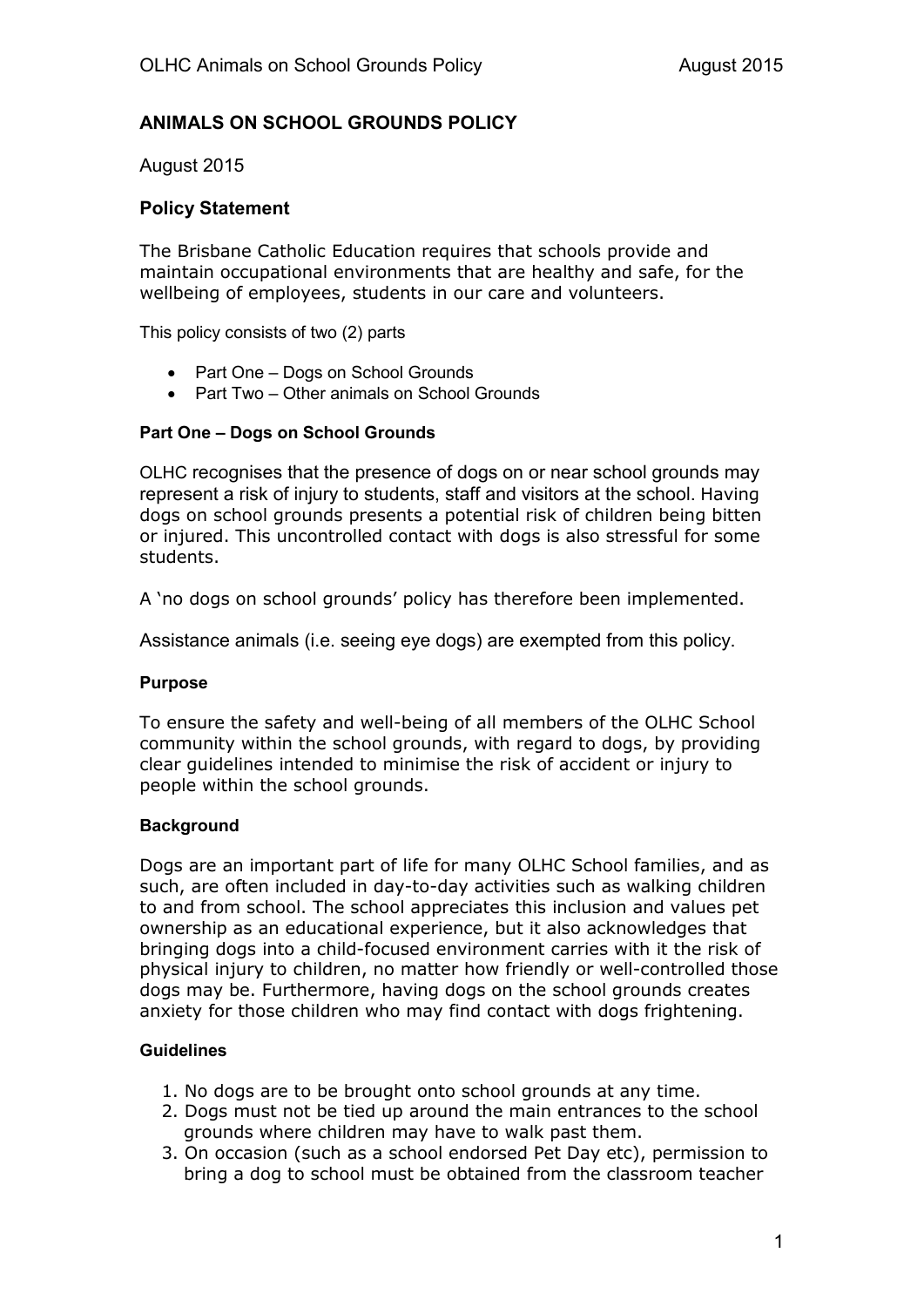and Principal at least 48 hours prior to the event. If permission is approved, guidelines for the dog visit are as follows:

- The dog must be kept on a short leash.
- The leash must be held by adults only.
- The dog must not be tied up and left unattended anywhere at school, even for a brief period of time.
- The dog owner is responsible for any soiling by the dog on the school grounds.
- Dog owners, when bringing dogs onto the grounds for a prearranged visit, do so with an absolute understanding that their dog has no issues around children, has never displayed any aggression towards children and that they believe that the dog is fully trustworthy in a school environment.

## **Part Two – Other animals on School Grounds**

In addition to the above Part One, the school will also ensure that:

- If pets, other than dogs, are brought to school, then risks associated with that pet will have been discussed with and approved by the Principal.
- appropriate steps are implemented to minimise the risk of injury from swooping birds on or near school grounds:
- school grounds will be regularly checked for any infestation of dangerous or potentially dangerous insects such as spiders and wasps; appropriate pest control measures will be taken;
- appropriate first aid is given to, or other appropriate medical treatment is sought for, a person injured by an attack from an animal at school;
- in consultation with the student's parents or legal quardian, appropriate procedures are developed and implemented for responding to the immediate medical needs of a student known to suffer an allergic reaction when bitten by an insect, such as a bee;
- teachers and school staff are aware of, and trained in, the processes and procedures for responding to the needs of students and other staff who are victims of an animal attack;
- should it be required, counselling will be provided for victims of the animal attack.

### **Legislative or other Authority**

Commonwealth Work Health and Safety 2011